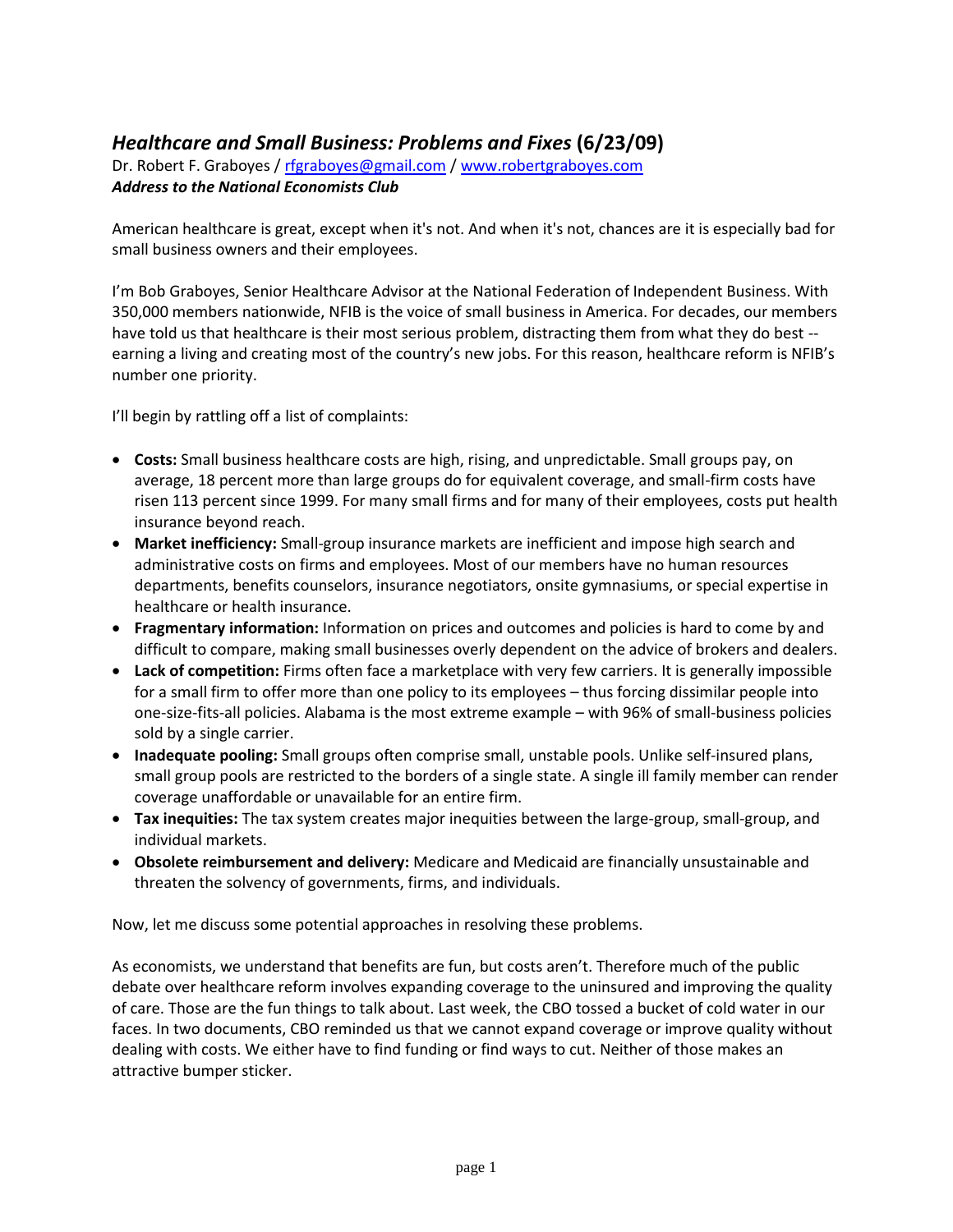Tax policy is certainly on the table. The idea of capping the tax exclusion is discussed on both sides of the aisle. Somewhat further afield, Drs. Ezekiel Emanuel and Victor Fuchs have suggested instituting a VAT. (FYI, Dr. Emanuel is Rahm's brother.) Of course, the fact that we are in a deep recession complicates the notion of tax increases.

So I'll focus the remainder of my talk more on cost-cutting, rather than revenue-raising. A variety of experts – perhaps most famously Peter Orszag – have suggested that up to 30% of healthcare spending delivers virtually no medical good. The challenge, though, is to figure out how to cut the useless 30% while leaving the good 70%. Let me begin by listing two ideas that have considerable merit, but which are unlikely to be cost-cutters.

- I. **Prevention:** For all its virtue, preventive care will mostly raise costs, not cut them. Saving one person from an expensive illness is great, but generally means testing many who aren't sick, treating some who don't need treatment, and injuring some in the process. In sum, prevention can save patients, but rarely saves money.
- II. **Covering the uninsured:** Many in Massachusetts thought expanding coverage would bring in the healthy uninsured and drive costs down. The resulting "coverage now, costs later" policy has thrown the state's budget into turmoil after only two years.

Then there are two other more politically controversial ideas, and I have serious doubts as to whether either would cut costs.

- III. **A public insurance option.** The best counterargument is Medicare. In 1965, President Johnson predicted Medicare would cost \$500 million per year (\$3.5 billion in 2009 dollars). Medicare will actually spend around \$500 billion this year and suffers a \$30 trillion long-term funding gap. Medicare's rigid, antiquated reimbursement structure is healthcare's single biggest cost-driver.
- IV. **Tight federal controls:** However good its intentions, no national government possesses sufficient knowledge, resources, power, or flexibility to legislate cost cuts – unless you don't mind shortages, surpluses, and queues. States, providers, and consumers must have sufficient autonomy to seek, discover, and implement cost-saving measures.

Now, I'll consider some measures that just might – to use the current phrase – bend the cost curve. First let me focus on those ideas that are specific to small business.

- 1. **Exchanges:** Health insurance exchanges/portals should be present in every state to expedite the gathering of information, comparison of plans, and enactment of transactions. In other words, transparency. Conceivably, some areas of the country could have multiple, competing exchanges, as long as all exchanges in a state or region are subject to identical market rules.
- 2. **Increase portability:** Apply consistent, national rating rules with some state discretion, guaranteed issue, and guaranteed renewability.
- 3. **No health status rating:** Health status rating should be abandoned in the small group and individual markets. An illness should not put health insurance beyond reach of anyone. Rating on age, geography, and behavior is more defensible. Adequate risk-adjustment mechanisms will be needed to minimize adverse selection. With well-crafted rules, insurers can make good returns in ways other than by health underwriting.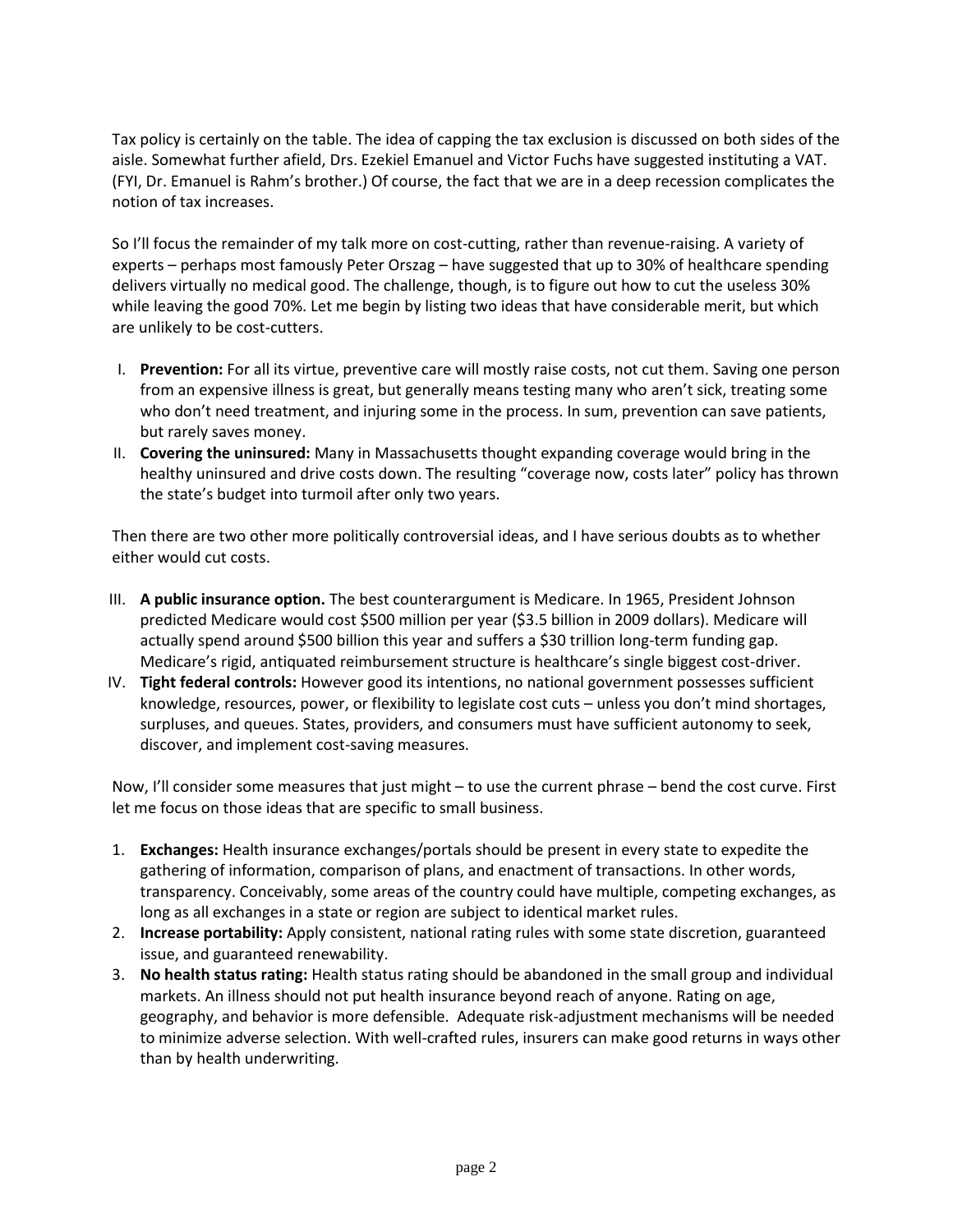- 4. **Move to larger, more stable risk pools:** To maximize the benefits of pooling, the small group and individual markets could be merged under consistent rules. Multi-state pooling is a worthy possibility.
- 5. **Taxes:** Consider capping or eliminating the tax exclusion or providing a means for tax equity between those with individual policies and those with employer-sponsored plans. Current law creates a wall that gives rise to job lock and restricts the capacity of enrollees to vote with their feet.
- 6. **No employer mandates or pay-or-play:** NFIB strongly opposes employer mandates or pay-or-play schemes. Our recent study suggests that an employer mandate with a minimum 50% contribution would cost the country 1.6 million jobs over 5 years. A pay-or-play scheme would result in perverse incentives. It is a recipe for replacing full-time workers with part-timers, machines, and foreign outsourcing. It is vital to remember that the cost of employer mandates and pay-or-play ultimately falls on employees, not employers. Employer contributions should remain voluntary.
- 7. **Minimize benefit mandates:** Some states mandate that all policies cover items like in-vitro fertilization and hair transplants (plus many far-less-controversial mandates). Rules on minimum creditable coverage must not squelch innovation or preclude flexible benefit design. The impact of these mandates fall primarily on small business.

Now, I'll look at some broader reforms, not specific to small business, but which will have tremendous spillover effects on small business.

- **8. Reform Medicare:** Medicare is the single largest cost-driver in the system, largely due to its fee-forservice reimbursement. A managed care, outcomes-based approach could solve a lot of cost problems. Currently, Medicare has separate segments for physicians, hospitals, and pharmaceuticals – three classes of inputs. In a recent NFIB publication, Dr. Lou Rossiter suggested restructuring payments according to four classes of outputs – medically necessary, lifestyle, experimental, and long-term. Because Medicare is so big, Medicaid and private insurers tend to mimic its reimbursement system.
- 9. **Reform Medicaid:** Medicare is pressing on the federal budget, and at \$300 billion + per year, Medicaid is doing likewise on state budgets. Part of the problem is the federal-state revenue-sharing arrangement that rewards high spending and punishes frugality. Another problem is that complex qualification requirements and enrollment procedures mean that 12 million Medicaid-eligible people go uninsured and, often, seek medical care in emergency rooms, hospitals, and other highcost venues.
- 10. **Coordinated care:** Use grants and regulatory leeway to encourage providers like Mayo, Geisinger, Kaiser, and Intermountain to expand and experiment, particularly with Accountable Care organization structures and with chronic care and disease management. Apply pay-for-performance bonuses at the organizational rather than individual level. But when tempted to mandate coordinated care, remember that these high-quality models are notoriously hard to transplant, and no one knows why.
- 11. **Clinical effectiveness:** Assemble institutions inside and outside the government to assess the relative value of different medical approaches. But don't turn this research into rigid, centralized micromanagement.
- 12. **Information technology:** Devise standardized language, medical records, and payment procedures, but don't micromanage the process. Use pay-for-performance funds to encourage process goals and where possible, build on existing systems such as credit card platforms.
- 13. **Malpractice:** Cap settlements. Establish health courts, and substitute arbitration and insurance for torts. Enact safe harbor protections for providers who voluntarily reveal their own medical errors.